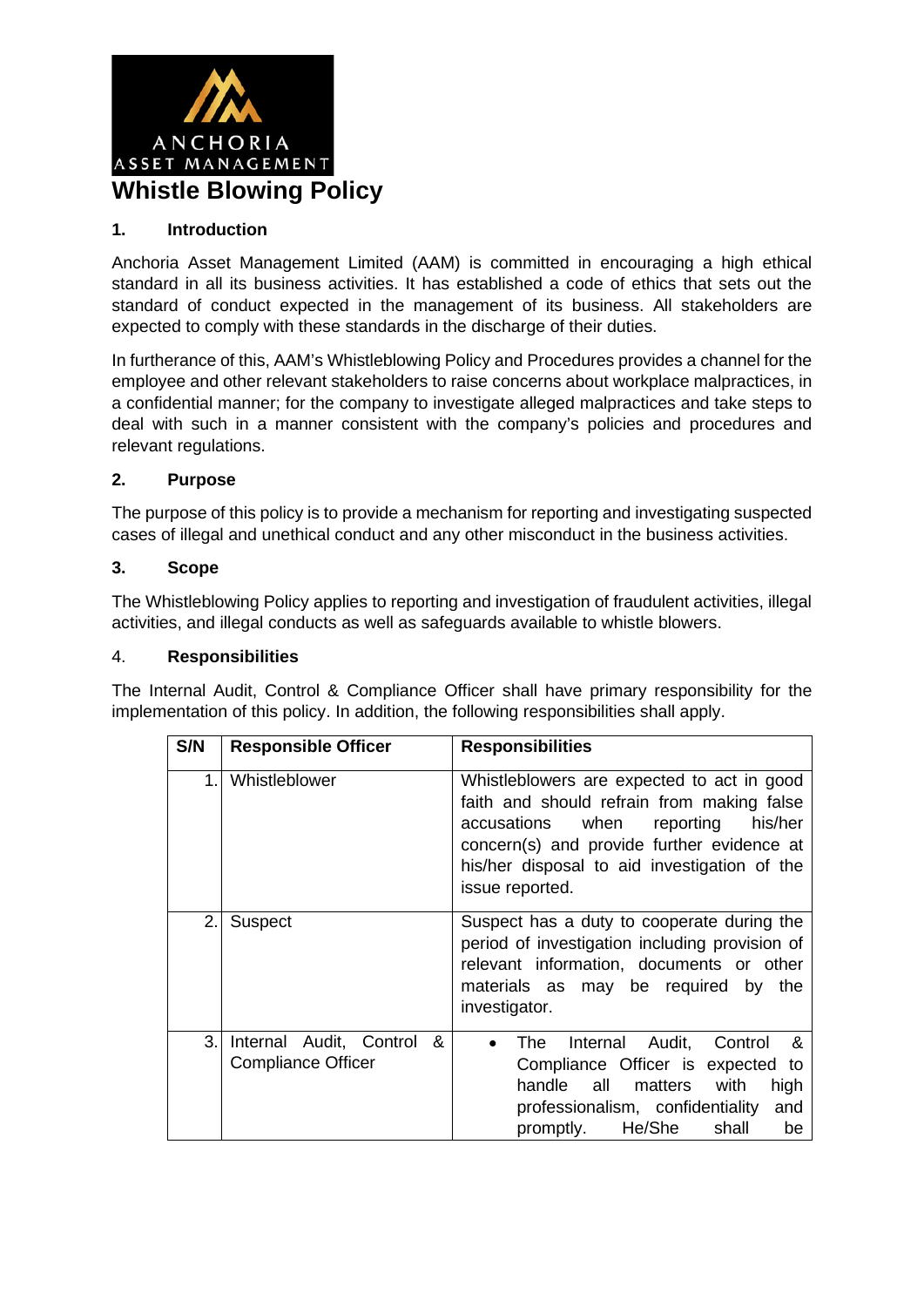

|    |                                                           | independent and unbiased in carrying<br>out investigation.                                                                                                                                                                                                                                                                          |
|----|-----------------------------------------------------------|-------------------------------------------------------------------------------------------------------------------------------------------------------------------------------------------------------------------------------------------------------------------------------------------------------------------------------------|
|    |                                                           | The<br>Internal Audit,<br>Control<br>&<br>Officer<br>Compliance<br>has<br>the<br>responsibility of acknowledging<br>all<br>concern(s) reported and reporting on<br>the progress of investigation to the<br>whistleblower.                                                                                                           |
|    |                                                           | The<br>Internal<br>Audit,<br>Control<br>&<br>Compliance Officer shall on quarterly<br>basis provide to the chairman of the<br>Board Risk & Compliance Committee<br>a summary of all cases reported and<br>the result of the investigation.                                                                                          |
|    |                                                           | The<br>Internal<br>Audit,<br>Control<br>&<br>Compliance Officer/Investigator shall<br>refrain from discussing or disclosing<br>matters under investigation.                                                                                                                                                                         |
| 4. | Head, Human Resources                                     | Head of Human Resources of<br>The<br>the<br>company shall<br>handle<br>the<br>report<br>of<br>investigation that relates to the entity's<br>employees in<br>line with the<br>laid<br>down<br>disciplinary procedures as contained in the<br>staff handbook.                                                                         |
| 5. | Risk&<br>Compliance<br>Board<br>Committee                 | The Chairman, Board Risk & Compliance<br>Committee through the Company's Secretary<br>available<br>make<br>to<br>committee<br>shall<br>all<br>members quarterly report submitted by the<br>Internal Audit, Control & Compliance Officer<br>on whistleblowing concern(s) brought to the<br>attention of the committee with dispatch. |
| 6. | Internal Audit, Control<br>&<br><b>Compliance Officer</b> | Review, update the whistleblowing policy and<br>procedure<br>and<br>obtain<br>requisite<br><b>Board</b><br>approval.                                                                                                                                                                                                                |

# **5. Applicability**

The following activities shall be reported through AAM whistle blowing mechanism:

• Illegal activities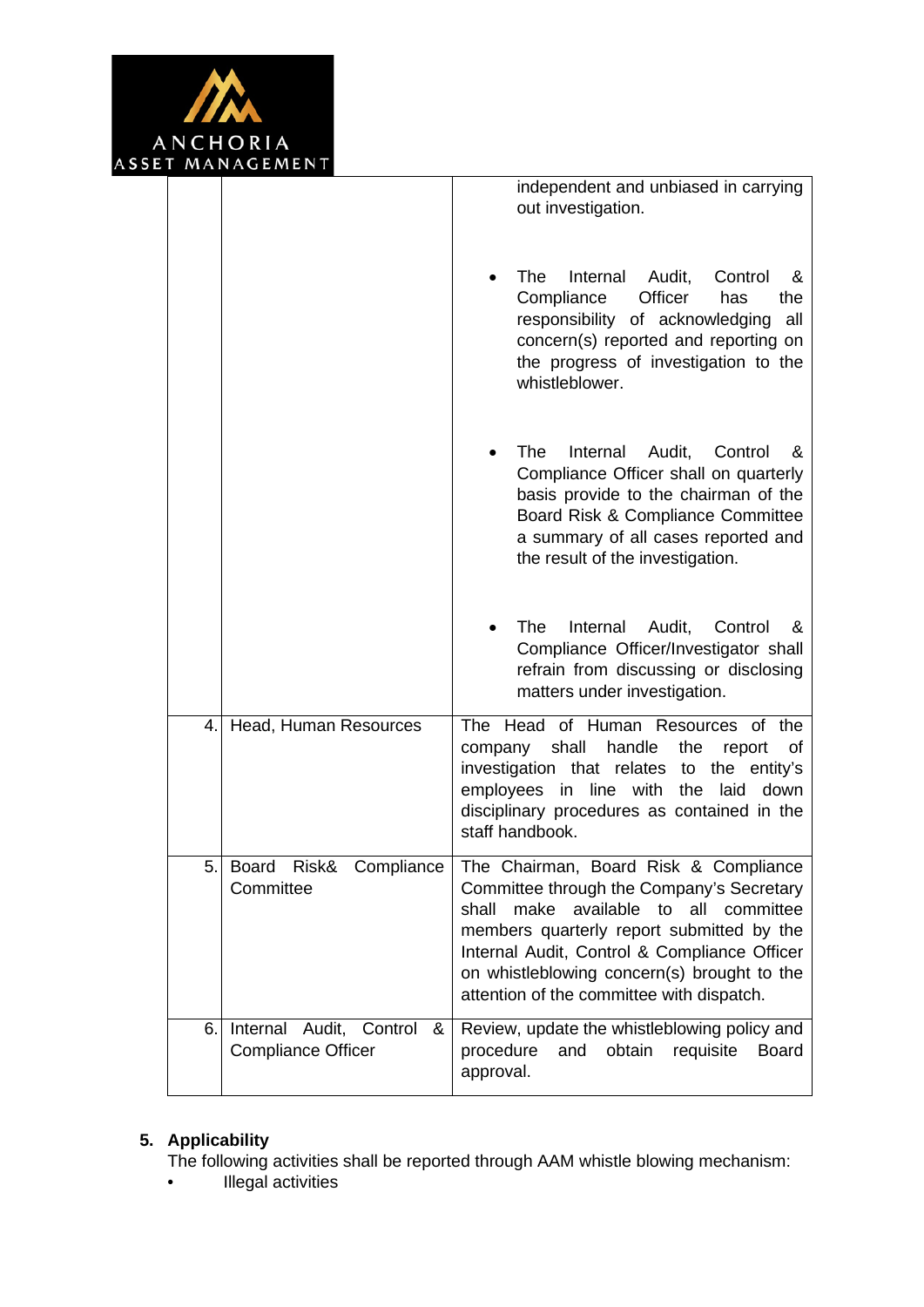

- Fraudulent activities
- Conflict of interest and abuse of office
- Unethical practices
- Sexual harassment
	- Activities that constitute danger to life and property and many more

## **6. Obligation of the Whistle Blower**

- All whistle blowing reports should be made in good faith;
- All whistle blower reports should have reasonable ground to believe that the whistle blowing report is true; and
- The whistle blower should ensure that the report is not made with the intention of making some personal gains.

# **7. Allegation in Bad Faith**

Allegation that are confirmed to be made in bad faith shall result in disciplinary actions.

#### **8. How to Raise Concerns**

- i. As a first step, staff members are encouraged to raise concern with their line managers or superiors. This depends, however on the seriousness and sensitivity of the issues involved and the people thought to be involved in the reported event.
- ii. In general, concerns are better raised in writing and sent in a sealed envelope addressed to Internal Audit, Control & Compliance Officer or through a dedicated email address - whistleblower@anchoriaam.com.
- iii. Concerns considered highly sensitive by the whistle blower as well as concerns relating to the Internal Audit, Control & Compliance Officer shall be sent Managing Director of Anchoria Asset Management Ltd using azubike.emodi@anchoriaam.com.
- iv. Concerns relating to the Managing Director of Anchoria Asset Management Ltd shall be raised in writing and sent in a sealed envelope addressed to the Chairman, Risk Management and Compliance Committee.
- v. It is a serious disciplinary offence for any person to seek to prevent communication of concerns from getting to the Internal Audit, Control & Compliance Officer or Managing Director of AAM or the Board Risk Management & Compliance Committee or to hinder any investigation arising from a whistle blowing report.
- vi. All stakeholders are encouraged to note that ''the earlier a concern is raised'' the easier it is to act.

# **9. Investigation of Reports**

- i. All whistle blowing reports shall be thoroughly investigated.
- ii. Whenever necessary, whistle blowers who indicated their names may be called upon to provide necessary evidence to support concerns raised in the report.
- iii. The outcome of investigation shall be communicated to the whistle blower (where the whistle blower indicated his/her name)